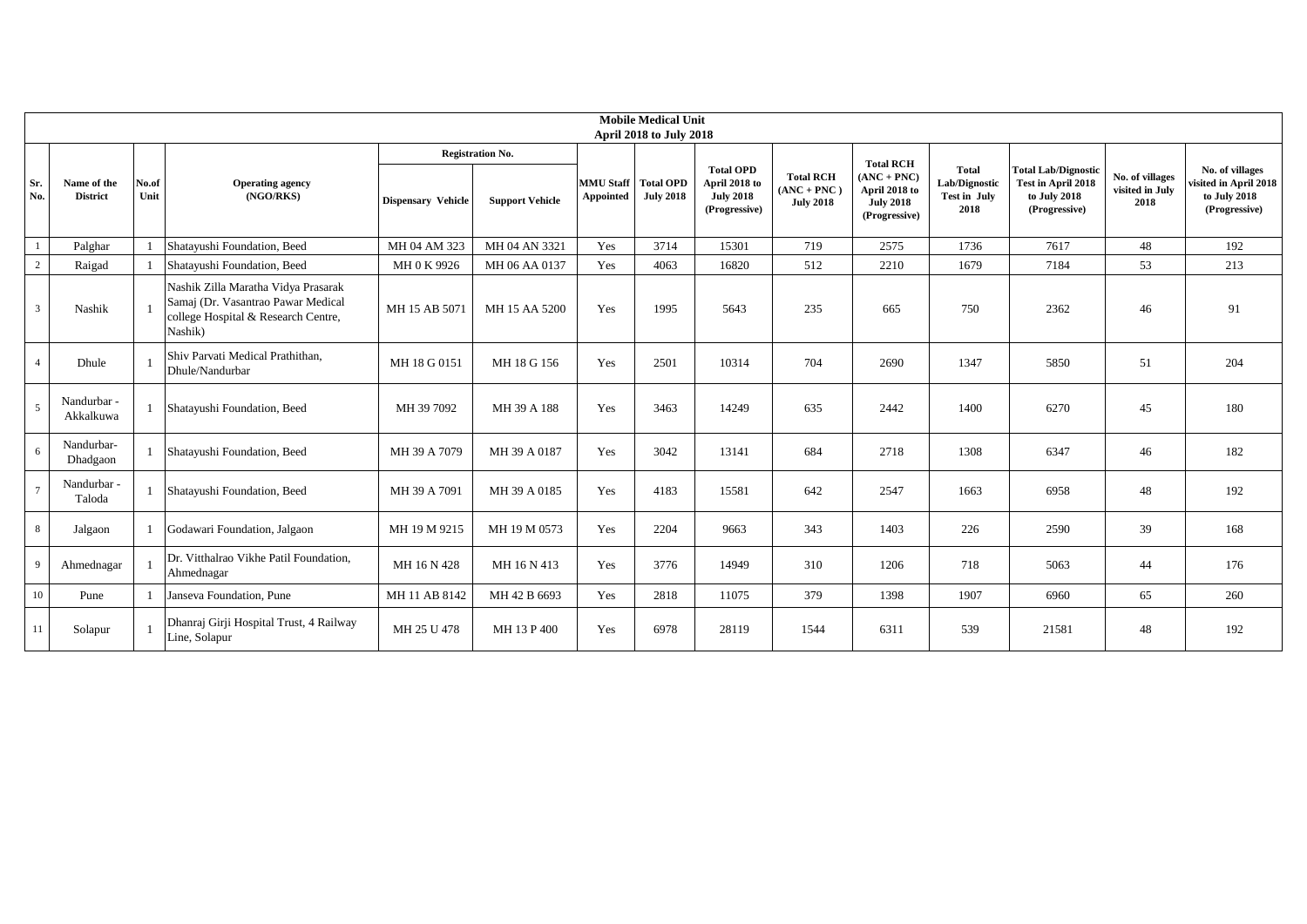|            |                                | No.of<br>Unit | <b>Operating agency</b><br>(NGO/RKS)                                                                                        | <b>Registration No.</b>   |                        |                                      |                                      |                                                                        |                                                       | <b>Total RCH</b>                                                                    |                                                       |                                                                                   |                                            |                                                                         |
|------------|--------------------------------|---------------|-----------------------------------------------------------------------------------------------------------------------------|---------------------------|------------------------|--------------------------------------|--------------------------------------|------------------------------------------------------------------------|-------------------------------------------------------|-------------------------------------------------------------------------------------|-------------------------------------------------------|-----------------------------------------------------------------------------------|--------------------------------------------|-------------------------------------------------------------------------|
| Sr.<br>No. | Name of the<br><b>District</b> |               |                                                                                                                             | <b>Dispensary Vehicle</b> | <b>Support Vehicle</b> | <b>MMU Staff</b><br><b>Appointed</b> | <b>Total OPD</b><br><b>July 2018</b> | <b>Total OPD</b><br>April 2018 to<br><b>July 2018</b><br>(Progressive) | <b>Total RCH</b><br>$(ANC + PNC)$<br><b>July 2018</b> | $\textbf{ANC} + \textbf{PNC}$<br>April 2018 to<br><b>July 2018</b><br>(Progressive) | <b>Total</b><br>Lab/Dignostic<br>Test in July<br>2018 | <b>Total Lab/Dignostic</b><br>Test in April 2018<br>to July 2018<br>(Progressive) | No. of villages<br>visited in July<br>2018 | No. of villages<br>sited in April 2018<br>to July 2018<br>(Progressive) |
| 12         | Satara                         | $\mathbf{1}$  | Shatayushi Foundation, Beed                                                                                                 | MH 11 AB 8144             | MH 11 AB 237           | Yes                                  | 3837                                 | 16292                                                                  | 553                                                   | 1706                                                                                | 1790                                                  | 8117                                                                              | 55                                         | 220                                                                     |
| 13         | Kolhapur                       | 1             | Dr. D.Y.Patil Hospital & Research Centre,<br>Kolhapur                                                                       | MH 09 AG 9560             | MH 09 AG 313           | Yes                                  | 2754                                 | 11417                                                                  | 248                                                   | 967                                                                                 | 2983                                                  | 12071                                                                             | 50                                         | 200                                                                     |
| 14         | Ratnagiri                      |               | Vitthalrao Joshi Charitabal Trust's B.K.L.<br>Walawalkar Hospital, Dervan                                                   | MH 08 G 0141              | MH 08 F 0322           | Yes                                  | 3096                                 | 12140                                                                  | 213                                                   | 906                                                                                 | 1370                                                  | 5829                                                                              | 46                                         | 182                                                                     |
| 15         | Sangli                         | $\mathbf{1}$  | Prakash Shikshan Prasarak Mandal,<br>Íslampur                                                                               | MH 10 P 125               | MH 10 N 16             | Yes                                  | 3707                                 | 14821                                                                  | 776                                                   | 2835                                                                                | 2308                                                  | 8701                                                                              | 48                                         | 192                                                                     |
| 16         | Sindhudurg                     | $\mathbf{1}$  | Rani Jankibai Vaidyakiya Sanstha,<br>Sawantwadi                                                                             | MH 07 G 6046              | MH 07 G 6040           | Yes                                  | 3161                                 | 12431                                                                  | 182                                                   | 826                                                                                 | 8                                                     | 4326                                                                              | 45                                         | 180                                                                     |
| 17         | Aurangabad                     | $\mathbf{1}$  | Bhagwan Shikshan Prasark Mandal,<br>Aurangabad                                                                              | MH 20 CT 570              | MH 20 AS 1840          | Yes                                  | 3529                                 | 13240                                                                  | 514                                                   | 1812                                                                                | 4341                                                  | 13380                                                                             | 55                                         | 220                                                                     |
| 18         | Jalana                         | $\mathbf{1}$  | Rugna Kalyan Samiti, Jalana                                                                                                 | MH 21 L 261               | MH 21 L 228            | Yes                                  | $\overline{0}$                       | $\overline{0}$                                                         | $\overline{0}$                                        | $\mathbf{0}$                                                                        | $\overline{0}$                                        | $\mathbf{0}$                                                                      | $\mathbf{0}$                               | $\overline{0}$                                                          |
| 19         | Parbhani                       | $\mathbf{1}$  | Shatayushi Foundation, Beed                                                                                                 | MH 22 7894                | MH 22 7887             | Yes                                  | 3992                                 | 21199                                                                  | 656                                                   | 2850                                                                                | 1589                                                  | 7369                                                                              | 40                                         | 160                                                                     |
| $20\,$     | Hingoli                        | $\mathbf{1}$  | Shatayushi Foundation, Beed                                                                                                 | MH 38 G 236               | MH 38 G 212            | Yes                                  | 3543                                 | 13833                                                                  | 741                                                   | 2965                                                                                | 1736                                                  | 6911                                                                              | 44                                         | 177                                                                     |
| 21         | Latur                          | $\mathbf{1}$  | Maharashtra Academy of Engg. &<br>Education Research, Pune-Maharashtra<br>Institute of Medical Science & Research.<br>Latur | MH 24 D 7591              | MH 24 D 7573           | Yes                                  | 4429                                 | 17201                                                                  | 497                                                   | 1979                                                                                | 461                                                   | 7468                                                                              | 54                                         | 222                                                                     |
| $22\,$     | Beed                           | $\mathbf{1}$  | Shatayushi Foundation, Beed                                                                                                 | MH 23 F 5164              | MH 23 F 5157           | Yes                                  | 3636                                 | 15596                                                                  | 765                                                   | 2941                                                                                | 1602                                                  | 6778                                                                              | 47                                         | 185                                                                     |
| 23         | Osmanabad                      |               | Pride India Sastur, Tal-Lohara, Dist.<br>Osmanabad (Sparsh Rural Hospital)                                                  | MH 25 U 0479              | MH 25 A 6408           | Yes                                  | 4571                                 | 17449                                                                  | 654                                                   | 2703                                                                                | 1031                                                  | 8728                                                                              | 54                                         | 216                                                                     |
| 24         | Nanded                         |               | 1 Shatayushi Foundation, Beed                                                                                               | MH 26 H 9890              | MH 26 R 328            | Yes                                  | 6789                                 | 26546                                                                  | 859                                                   | 3220                                                                                | 2550                                                  | 11999                                                                             | 46                                         | 182                                                                     |
| $25\,$     | Akola                          |               | Priyadarshani Aadivasi Utkarsha Sanstha,<br>Navegaon, Tal. Patur, Dist. Akola                                               | MH 30 H 5172              | MH 30 H 421            | Yes                                  | 2317                                 | 8959                                                                   | 394                                                   | 1594                                                                                | 254                                                   | 3727                                                                              | 42                                         | 174                                                                     |
| 26         | Amravati                       | $\mathbf{1}$  | Shri Shivaji Shikshan Sanstha, Shivaji<br>Nagar, Amravati                                                                   | MH 27 AA 5067             | MH 27 AA 506           | Yes                                  | 2866                                 | 9766                                                                   | 717                                                   | 2738                                                                                | 1150                                                  | 3383                                                                              | 46                                         | 163                                                                     |